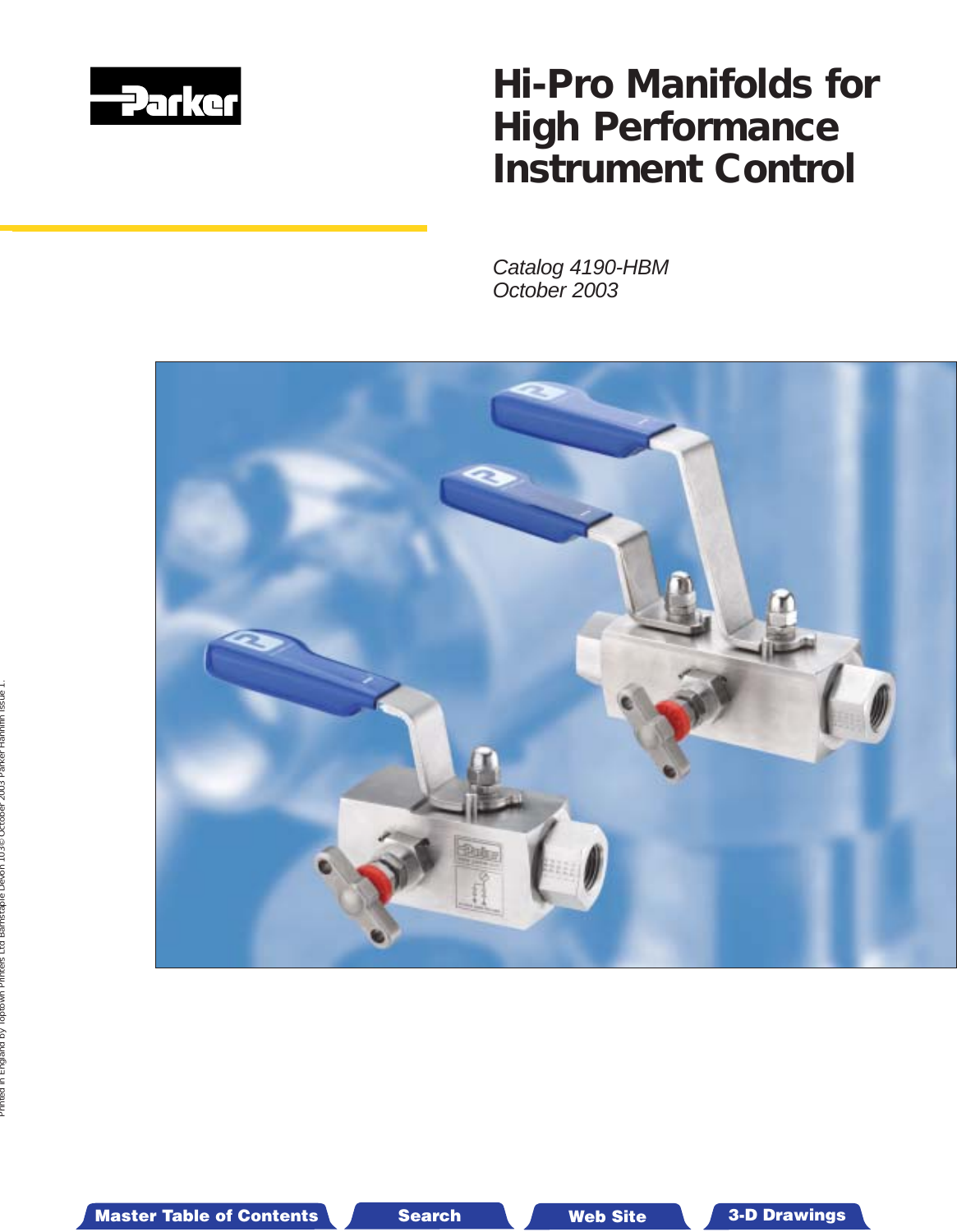# **Contents**





Visit us on the web at www.parker.com/ipd 2

**Parker Hannifin Corporation**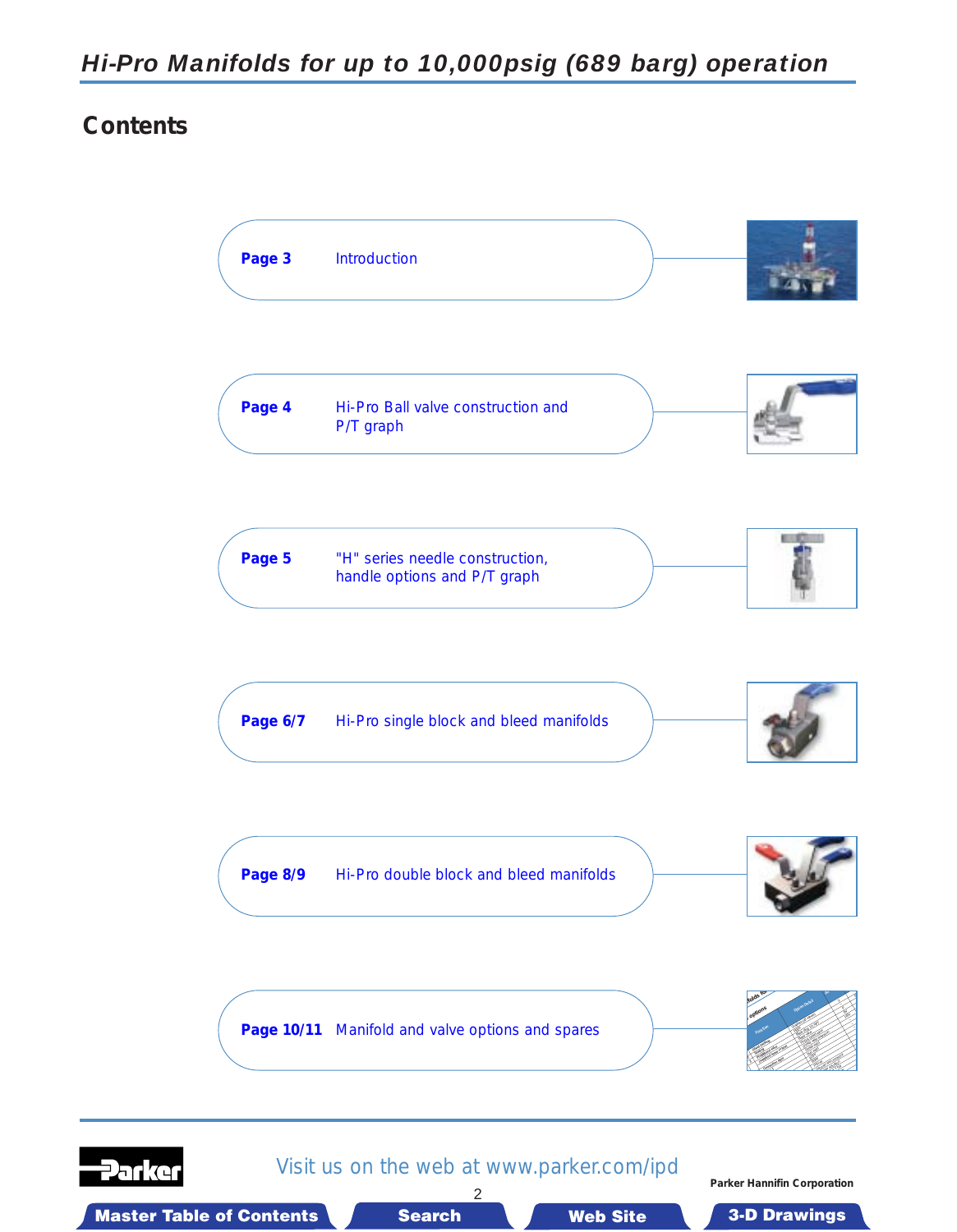# <span id="page-2-0"></span>**Introduction**

With many years of manifold development and manufacture Parker Hannifin are able to offer the most comprehensive range of block and bleed and double block and bleed manifolds to suit all types of instrumentation installations, specifications and applications.

Now consolidated into one catalog, selection can be made from a comprehensive range of bodies with a variety of connections and valve positions, optimising installation and access opportunities.

Designed to reduce installation costs and improve safety performance, the consolidation of valves into one unit

provides you with a combination of instrument isolation together with bleed/vent and test facilities.

In addition to manufacturing manifolds Parker also produce a comprehensive range of single and twin ferrule high integrity tube fittings. Manufactured in a variety of materials these products are used extensively in the oil, gas, petro-chem, power, processing and many other markets.

By integrating these products, instrument manifolds and tube fittings, Parker can offer unique connection combinations which are specifically designed to eliminate site assembled threaded connectors, ingress of debris and contamination from thread sealant materials which often result in instrument failure, replacement and downtime. Eliminating the use of taper threads, factory assembled and tested connections will ensure improved performance through simpler assembly and installation procedures. This system provides total flexibility of tubing position with positive leak proof connections.

Continuous product development may from time to time necessitate changes in the details contained in this catalogue. Parker



Hannifin reserve the right to make such changes at their discretion and without prior notification.

All dimensions shown in this catalogue are approximate and subject to change.

### **WARNING**

FAILURE, IMPROPER SELECTION OR IMPROPER USE OF THE PRODUCTS AND/OR SYSTEMS DESCRIBED HEREIN OR RELATED ITEMS CAN CAUSE DEATH, PERSONAL INJURY AND PROPERTY DAMAGE.

This document and other information from Parker Hannifin Corporation, its subsidiaries and authorized distributors provide product and/or system options for further investigation by users having technical expertise. It is important that you analyze all aspects of your application and review the information concerning the product or system in the current product catalog. Due<br>to the variety of operating condi the products and systems and assuring that all performance, safety and warning requirements of the application are met.

The products described herein, including without limitation, product features, specifications, designs, availability and pricing, are subject to change by Parker Hannifin Corporation and its subsidiaries at any time without notice.

#### **Offer of Sale**

The items described in this document are hereby offered for sale by Parker Hannifin Corporation, its subsidiaries or its authorized distributors. This offer and its acceptance are governed by the provisions stated in the "Offer of Sale" located in catalog 4110-U Needle Valves (U Series).



### Visit us on the web at www.parker.com/ipd 3

**Parker Hannifin Corporation**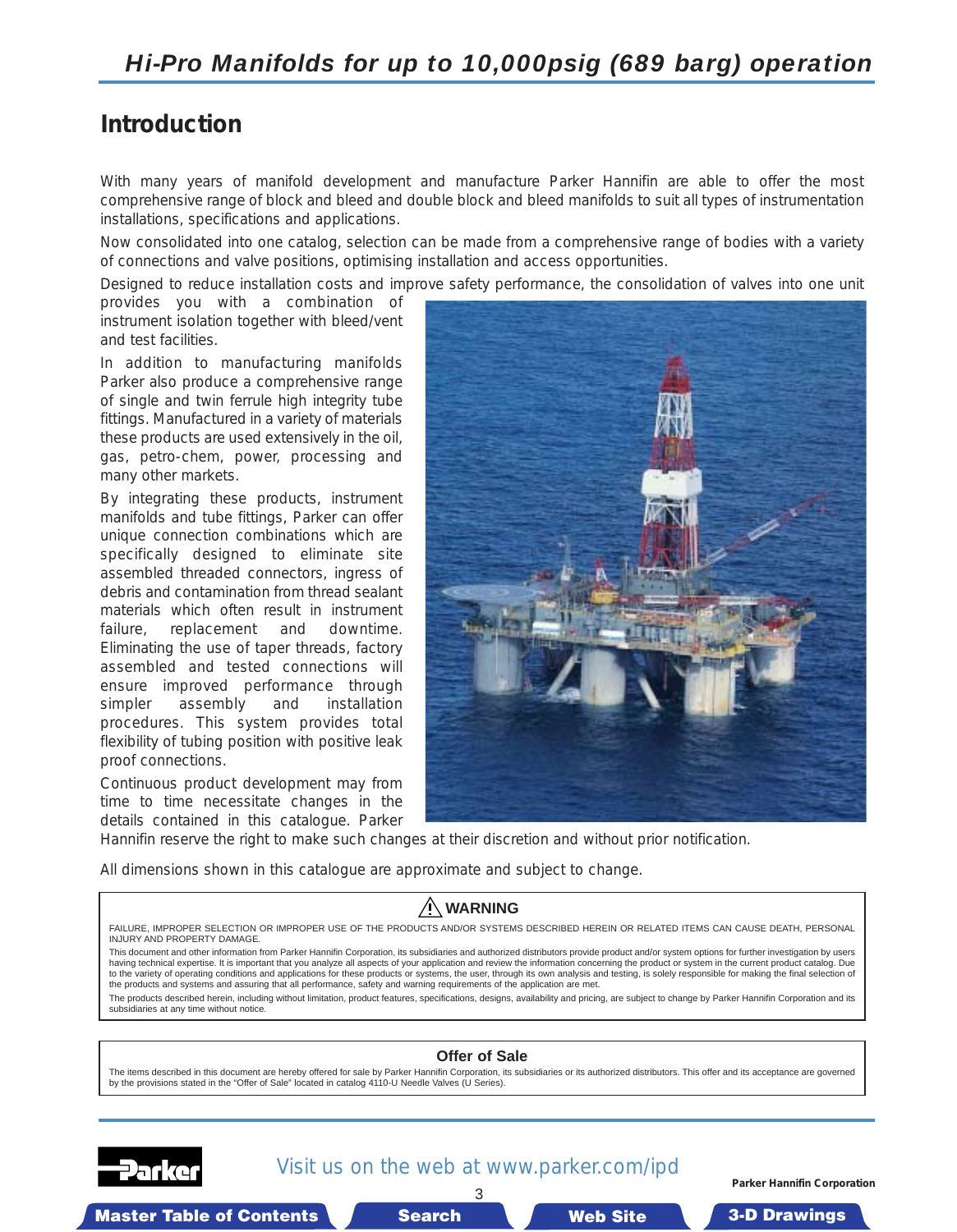# <span id="page-3-0"></span>*Hi-Pro Manifolds for up to 10,000psig (689 barg) operation*



### **Specifications**

- **•** 316 Stainless steel construction
- **•** Maximum cold working pressure rating 6,000 psig (414 barg) with P.T.F.E. seats.\*
- **•** Temperature rating PTFE seats -54˚C to +204˚C (-65˚F to +400˚F).\*
- **•** Maximum cold working pressure rating 10,000 psig (689 barg) with PEEK seats.\*
- **•** Temperature rating PEEK seats -54˚C to +232˚C (-65˚F to +450˚F).\* \*always refer to P/T graph

#### **Features**

- **•** Two piece body design minimal leakage paths.
- **•** 4:1 Pressure boundary designed safety factor.
- **•** Designed to comply with requirements of ANSI/ASME B16.34 where applicable.
- **•** Bi-directional.
- **•** PEEK and PTFE standard ball seat materials.
- **•** PTFE and Graphoil gland packings.
- **•** Bubble tight shutoff.
- **•** Floating ball principal with dynamic response seats featuring inherent self relief.
- **•** Anti blowout stem.
- **•** Integral compression ends available eliminating taper threads and thread sealants.
- **•** Low torque operation.
- **•** Quarter turn positive stop handle with ergonomically designed protective sleeve.
- **•** Full hydrostatic and low pressure air tested.
- **•** Connector thread environmentally sealed.
- **•** Anti static.
- **•** Optional firesafe designed to meet API 607, BS6755 Pt2.

### **Part description**

| Item           | <b>Description</b>   |
|----------------|----------------------|
| 1              | <b>End Connector</b> |
| $\overline{2}$ | <b>F-seal™</b>       |
| 3              | Sealing washer       |
| 4              | <b>Seats</b>         |
| 5              | Body                 |
| 6              | Ball                 |
| 7              | Anti blowout stem    |
| 8              | <b>Thrust Seal</b>   |
| 9              | Gland packing        |
| 10             | Upper gland packing  |
| 11             | Thrust bush          |
| 12             | Stop pin             |
| 13             | Thrust bush          |
| 14             | Lock nut             |
| 15             | Locking dome nut     |
| 16             | Handle               |
| 17             | Handle grip          |



**Handle locking**



**Secured end connector (double pin)**



**Spanner actuation**

### **Performance Data Pressure vs temperature**





### Visit us on the web at www.parker.com/ipd 4

**Parker Hannifin Corporation**

Master Table of Contents  $\blacksquare$  Search Maste in T Site able of Contents 3-D Drawings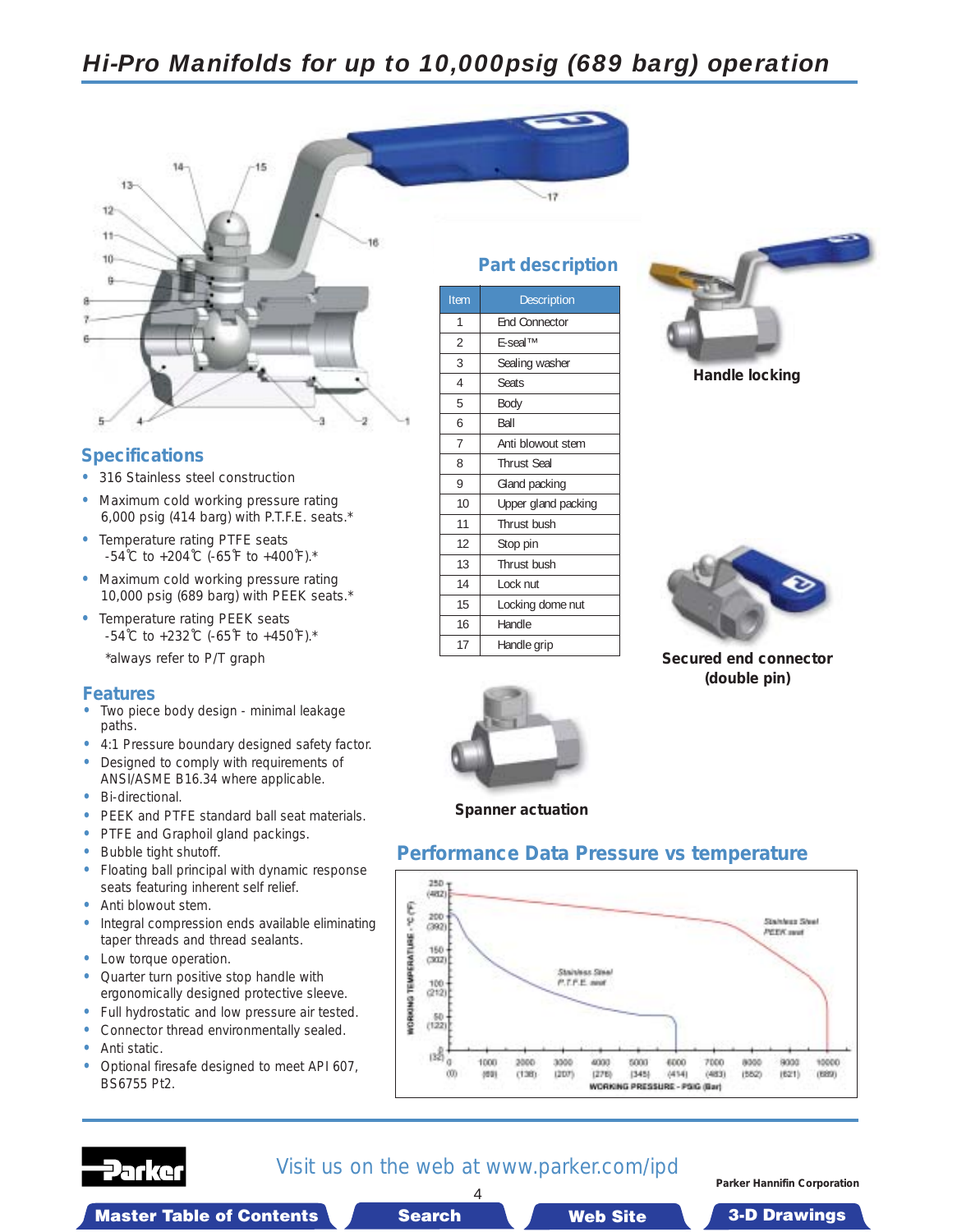# <span id="page-4-0"></span>**Standard manifold globe style bonnet design**



#### **Pressure vs temperature**

2anke



**For safe reliable and repeatable performance**

### **Part description**

| Item | <b>Description</b>         |  |
|------|----------------------------|--|
| 1    | Positive handle retention  |  |
| 2    | "T" bar                    |  |
| 3    | Dust Cap                   |  |
| 4    | Gland packing adjuster     |  |
| 5    | Gland adjuster lock nut    |  |
| 6    | Valve Bonnet               |  |
| 7    | Anti blowout spindle       |  |
| 8    | <b>Thrust Bush</b>         |  |
| 9    | Gland packing (adjustable) |  |
| 10   | Bonnet/body washer         |  |
| 11   | Spindle tip                |  |



### Visit us on the web at www.parker.com/ipd 5

**Parker Hannifin Corporation**

Master Table of Contents **3. Dearch Master Table of Contents 3-D Drawings** Search Master Table of Contents 3-D Drawings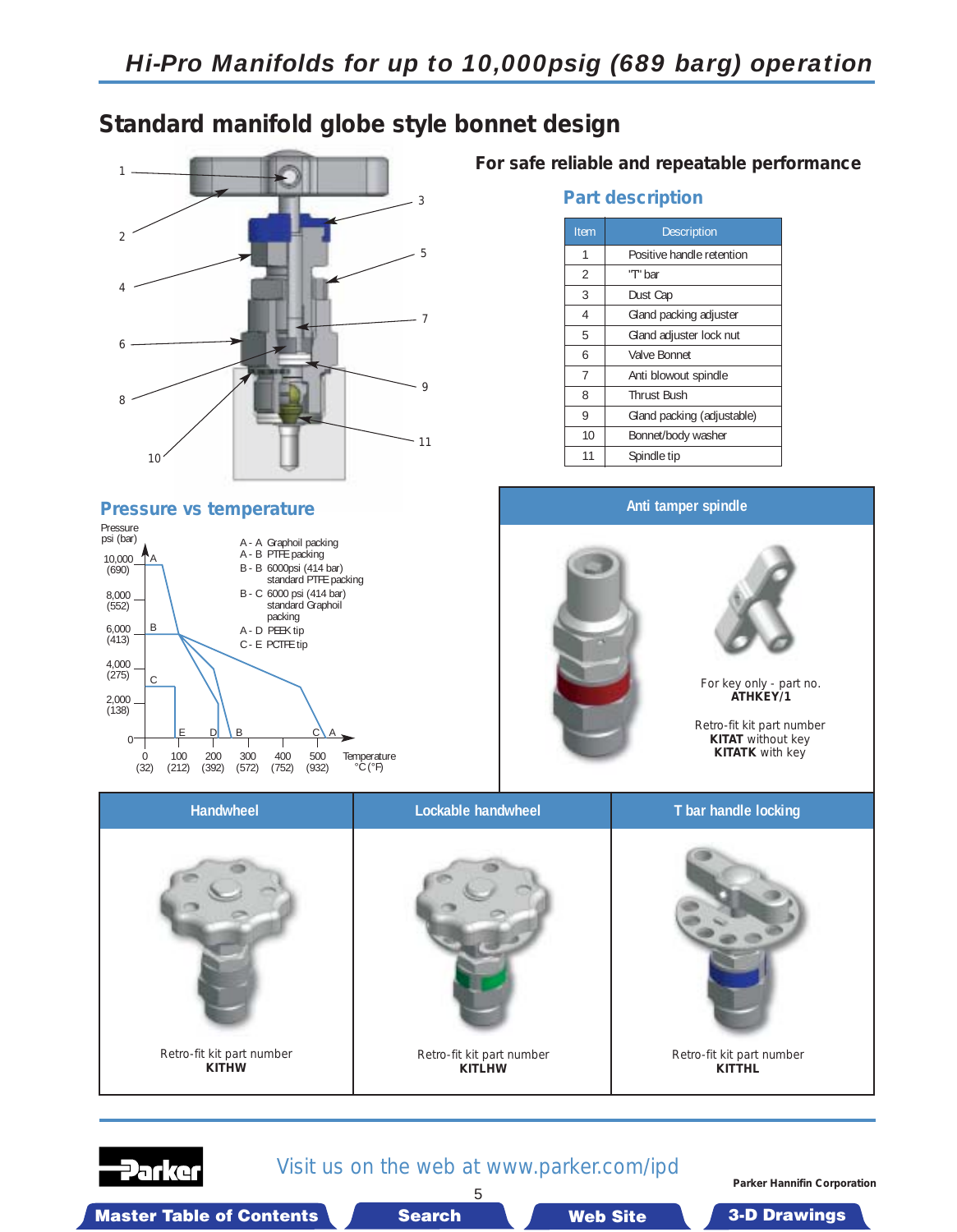# <span id="page-5-0"></span>*Hi-Pro Manifolds for up to 10,000psig (689 barg) operation*

# **Block and bleed remote mount static pressure manifolds**

### **Purpose**

This series of manifolds combines isolate in the form of a ball valve and bleed/vent in a choice of ball or needle into one block for interface with pressure measurement transmitters, gauges and switches for applications up to 10,000psig (689 barg)

A variety of end connections can be provided including NPT as standard with optional BSPTr and BSPP. Parker can also combine single or twin ferrule integral fitting technology into the product offering the end user the benefit of leak path reduction and contaminant free connections by eliminating taper threads.



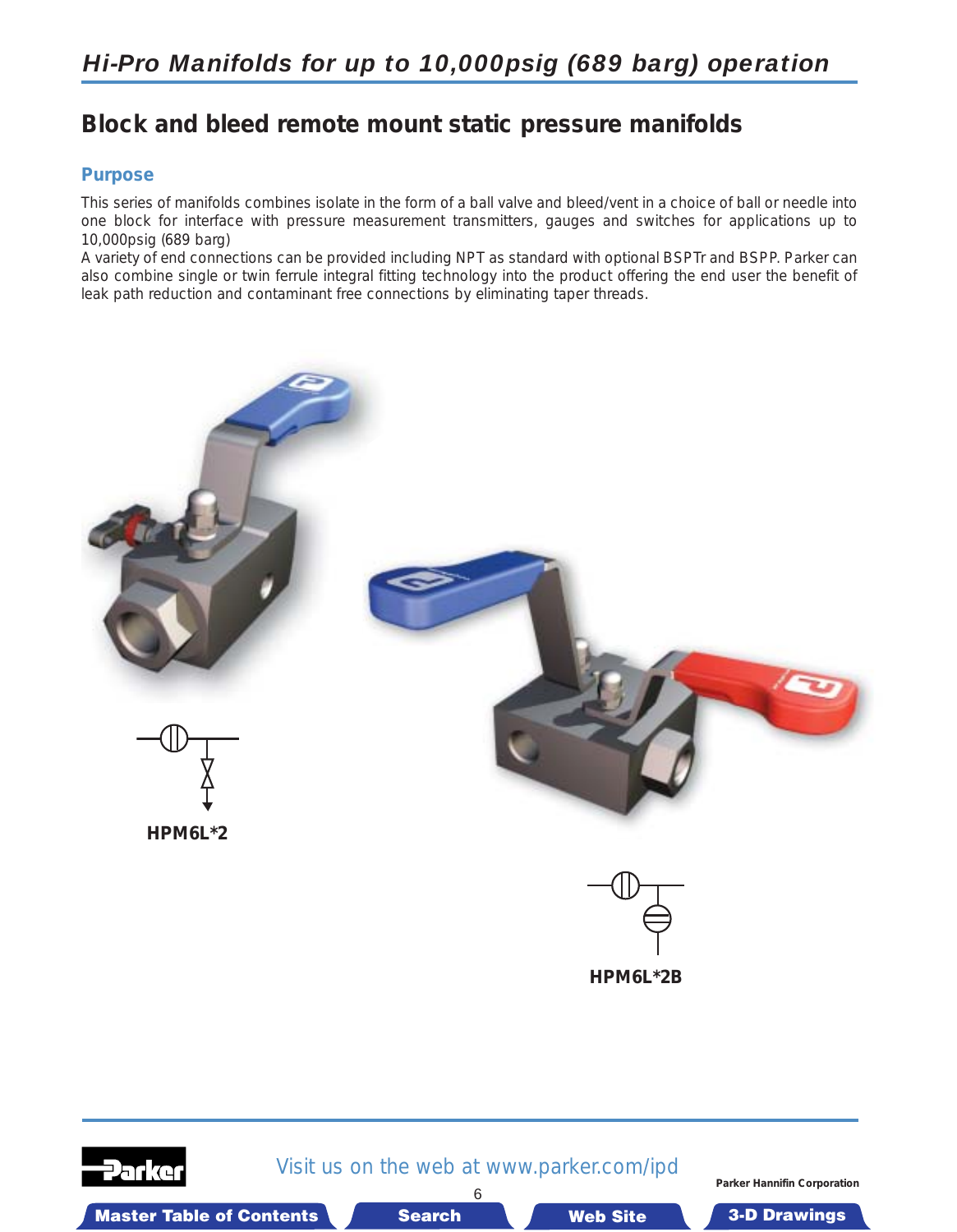# **Block and bleed remote mount static pressure manifolds**

### **Series HPM6L\*2B**





**Series HPM6L\*2**



### **Standard range part numbers**

|            |              | <b>Standard connections</b> |                         |
|------------|--------------|-----------------------------|-------------------------|
| Part No.   | Inlet (NPT)  | <b>Outlet (NPT)</b>         | <b>Bleed/test (NPT)</b> |
| HPM6L*2B   | 1/2" female  | 1/2" female                 | 1/4" female             |
| HPM6L*2BHP | 1/2" female  | 1/2" female                 | 1/4" female             |
| $HPM6L*2$  | $1/2$ " male | 1/2" female                 | 1/4" female             |
| HPM6L*2HP  | 1/2" female  | 1/2" female                 | 1/4" female             |

\*Insert material designator, see page 10

**Function**

Blue – isolate, Red – drain/bleed

### **Features**

- **•** Standard high performance bonnet design.
- **•** Colour coded valve function identification.
- **•** Alternative materials of construction available.
- **•** Optional port sizes and thread forms available: BSPTr, BSPP.
- **•** Socket and butt weld con[nections available.](#page-9-0)
- **•** PTFree connections available (see page 10).
- **•** Blank and bleed plugs available.
- **•** NACE certified on request.
- **•** Optional cleaned and lubricated suitable for Oxygen service.
- **•** Heat code traceable body and bonnet.
- **•** Optional Fire safe design to meet API 607, BS6755 Pt2.



### Visit us on the web at www.parker.com/ipd 7

**Parker Hannifin Corporation**

Master Table of Contents **3. Search Master Table of Contents 3-D Drawings Search** Master Table of Contents 3-D Drawings

**Standard Product Specifications**

**Part No. HPM6LS2B:** 316 Stainless steel construction with single isolate and bleed/vent 10mm bore ball valves, PTFE packing, PTFE seats. Process and instrument connection 1/2" NPT female, bleed/vent 1/4" NPT female. Maximum cold working pressure 6,000 psig (414 barg).

**Part No. HPM6LS2BHP:** 316 Stainless steel construction with single isolate and bleed/vent 10mm bore ball valves, PTFE packing, PEEK seats. Process and instrument connection 1/2" NPT female, bleed/vent 1/4" NPT female. Maximum cold working pressure 10,000 psig (689 barg).

### **Standard Product Specifications**

**Part No. HPM6LS2:** 316 Stainless steel construction with single isolate 10mm bore ball valve, PTFE packing, PTFE seats. Bleed/vent valve globe pattern needle, none rotating self-centering tip, T bar handle, PTFE packing and metal/metal seat. Process and instrument connection 1/2" NPT female, bleed/vent 1/4" NPT female. Maximum cold working pressure 6,000 psig (414 barg).

**Part No. HPM6LS2HP:** 316 Stainless steel construction with single isolate 10mm bore ball valve, PTFE packing, PEEK seats. Bleed/vent valve globe pattern needle, none rotating self-centering tip, T bar handle, PTFE packing and metal/metal seat. Process and instrument connection 1/2" NPT female inlet, bleed/vent 1/4" NPT female. Maximum cold working pressure 10,000 psig (689 barg)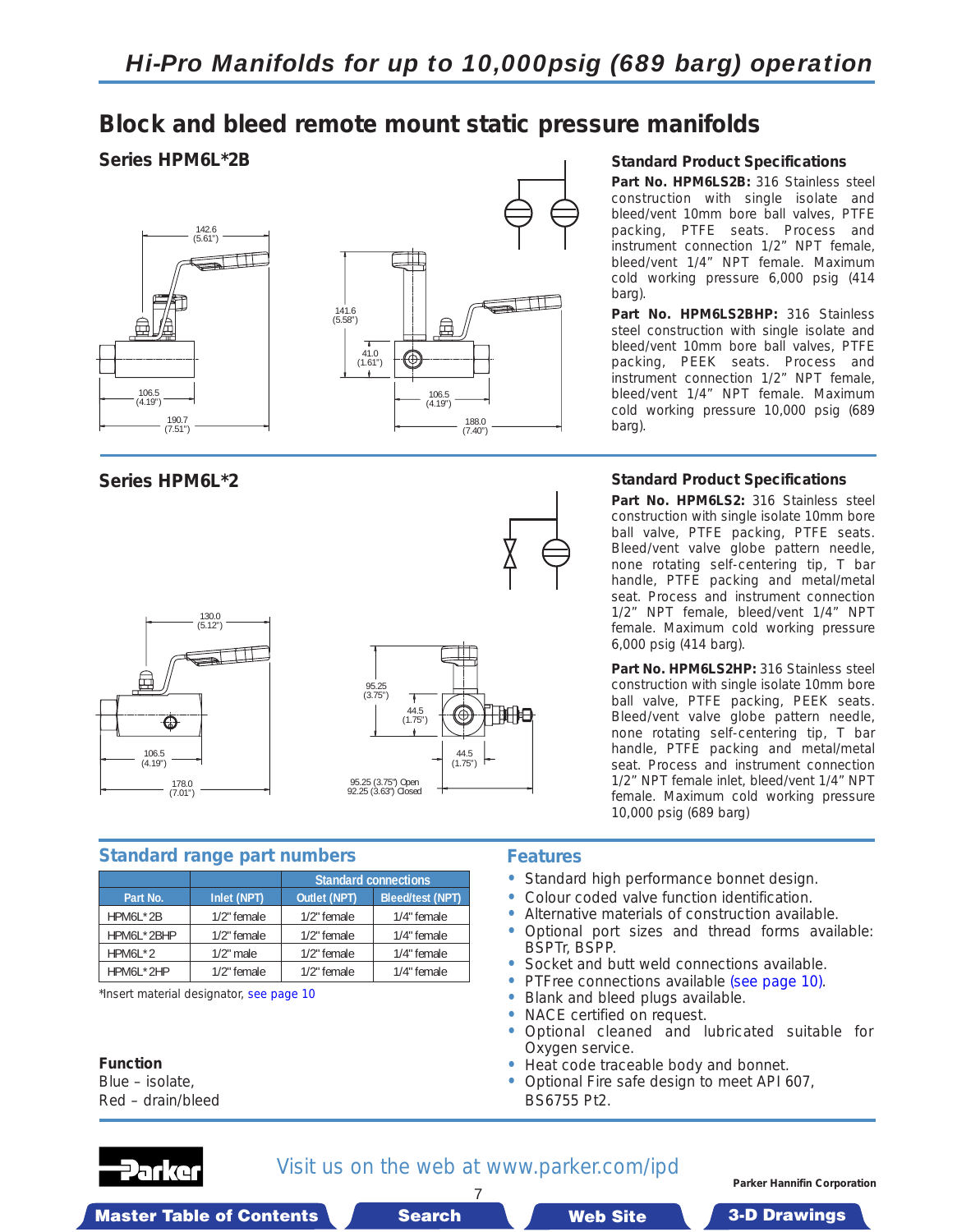# <span id="page-7-0"></span>*Hi-Pro Manifolds for up to 10,000psig (689 barg) operation*

# **Double block and bleed remote mount static pressure manifolds**

#### **Purpose**

This series of manifolds combines double isolate (Primary and Secondary) and bleed/vent in a combination of ball and needle into one block, for interface with pressure measurement transmitters, gauges and switches for applications up to 10,000psig (689 barg).

A variety of end connections can be provided including NPT as standard with optional BSPTr and BSPP. Parker can also combine single or twin ferrule integral fitting technology into the product offering the end user the benefit of leak path reduction and contaminant free connections by eliminating taper threads.



#### **Standard range part numbers**

|               |              | <b>Standard connections</b> |                         |  |
|---------------|--------------|-----------------------------|-------------------------|--|
| Part No.      | Inlet (NPT)  | Outlet (NPT)                | <b>Bleed/test (NPT)</b> |  |
| HPM6L*3DBBN   | 1/2" female  | 1/2" female                 | 1/4" female             |  |
| HPM6L*3DBBNHP | 1/2" female  | 1/2" female                 | 1/4" female             |  |
| HPM6L*3DBB    | $1/2$ " male | 1/2" female                 | 1/4" female             |  |
| HPM6L*3DBBHP  | 1/2" female  | 1/2" female                 | 1/4" female             |  |
| HPM6L*3DBBB   | 1/2" female  | 1/2" female                 | 1/4" female             |  |
| HPM6L*3DBBBHP | 1/2" female  | 1/2" female                 | 1/4" female             |  |

\*Insert material designator, see page 10

#### **Function**

Blue – isolate, Red – drain/bleed

### **Features**

- **•** Standard high performance design.
- **•** Colour coded valve function identification.
- **•** Alternative materials of construction available.
- **•** Optional port sizes and thread forms available: BSPTr, BSPP.
- **•** Socket and butt weld co[nnections available.](#page-9-0)
- **•** PTFree connections available (see page 10).
- **•** Blank and bleed plugs available.
- **•** NACE certified on request.
- **•** Optional cleaned and lubricated suitable for Oxygen service.
- **•** Heat code traceable body and bonnet.
- **•** Optional fire safe design to meet API 607, BS6755 Pt2.



### Visit us on the web at www.parker.com/ipd 8

**Parker Hannifin Corporation**

Master Table of Contents  $\blacksquare$  Search Maste in T Site able of Contents 3-D Drawings

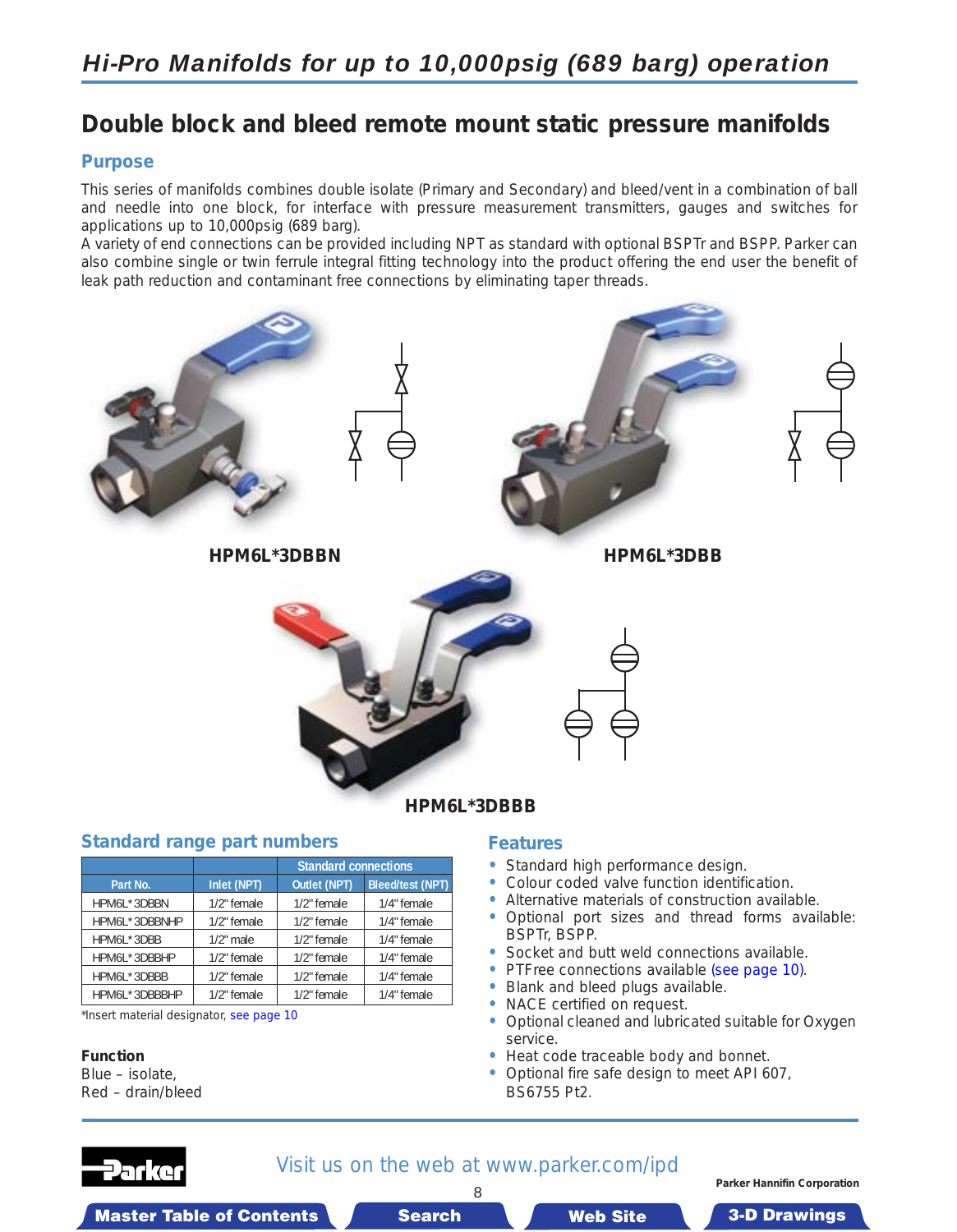# **Double block and bleed remote mount static pressure manifolds**

### **Series HPM6L\*3DBBN**



**Series HPM6L\*3DBB**



#### **Standard Product Specifications**

**Part No. HPM6LS3DBBN:** 316 Stainless steel construction with primary isolate 10mm bore ball valves, PTFE packing, PTFE seats. Secondary isolate and bleed/vent valve globe pattern needle, none rotating self centering tip, T bar handle, PTFE packing and metal/metal seat. Process and instrument connection 1/2" NPT female, bleed/vent 1/4" NPT female. Maximum cold working pressure 6,000 psig (414 barg).

**Part No. HPM6LS3DBBNHP:** 316 Stainless steel construction with primary isolate 10mm bore ball valves, PTFE packing, PEEK seats. Secondary isolate and bleed/vent valve globe pattern needle, none rotating self centering tip, T bar handle, PTFE packing and metal/metal seat. Process and instrument connection 1/2" NPT female, bleed/vent 1/4" NPT female. Maximum cold working pressure 10,000 psig (689 barg).

#### **Standard Product Specifications**

**Part No. HPM6LS3DBB:** 316 Stainless steel construction with double isolate 10mm bore ball valves, PTFE packing, PTFE seats. Single bleed/vent valve globe pattern needle, none rotating self-centering tip, T bar handle,PTFE packing and metal/metal seat. Process and instrument connection 1/2" NPT female, bleed/vent 1/4" NPT female. Maximum cold working pressure 6,000 psig (414 barg).

**Part No. HPM6LS3DBBHP:** 316 Stainless steel construction with double isolate 10mm bore ball<br>valves, PTFE packing, PEEK seats. Single valves, PTFE packing, PEEK seats. bleed/vent valve globe pattern needle, none rotating self-centering tip, T bar handle,PTFE packing and metal/metal seat. Process and instrument connection 1/2" NPT female, bleed/vent 1/4" NPT female. Maximum cold working pressure 10,000 psig (689 barg).



### **Standard Product Specifications**

**Part No. HPM6LS3DBBB:** 316 Stainless steel construction with double isolate and vent/bleed 10mm bore ball valves, PTFE packing, PTFE seats. Process and instrument connection 1/2" NPT female, bleed/vent 1/4" NPT female. Maximum cold working pressure 6,000 psig (414 barg).

**Part No. HPM6LS3DBBBHP:** 316 Stainless steel construction with double isolate and vent/bleed 10mm bore ball valves, PTFE packing, PEEK seats. Process and instrument connection 1/2" NPT female, bleed/vent 1/4" NPT female. Maximum cold working pressure 10,000 psig (689 barg).

# arko

Visit us on the web at www.parker.com/ipd 9

**Parker Hannifin Corporation**

Master Table of Contents  $\blacksquare$  Search Master T Web Site able of Contents 3-D Drawings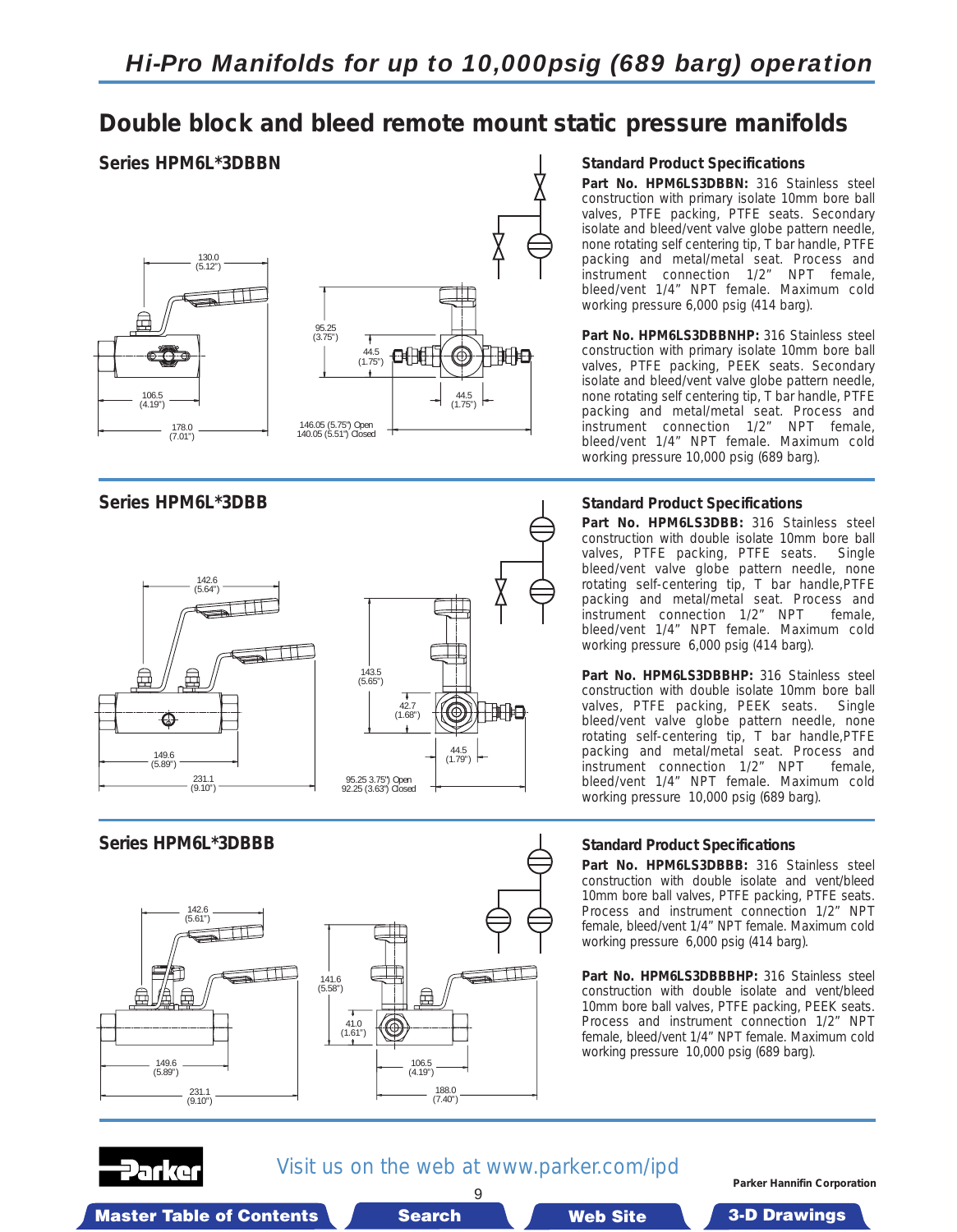# <span id="page-9-0"></span>**Available options**

| Suffix adding<br>sequence | <b>Function</b>         | <b>Option Detail</b>                     | <b>All Valves</b>        | <b>Ball</b>              | <b>Needle</b>            | <b>Body</b>              |
|---------------------------|-------------------------|------------------------------------------|--------------------------|--------------------------|--------------------------|--------------------------|
| 1                         | Gland packing           | Graphite (all valves)                    | 3                        | $\overline{\phantom{0}}$ | $\overline{\phantom{0}}$ | $\overline{\phantom{m}}$ |
| $\overline{2}$            | Seating                 | <b>PEEK</b>                              |                          | <b>PKB</b>               | <b>PKN</b>               |                          |
| 3                         | <b>Plug/Bleed valve</b> | Blank plug 1/2 NPT                       | P                        |                          |                          |                          |
|                           | (supplied loose in box) | <b>Bleed valve</b>                       | <b>BV</b>                | $\overline{\phantom{0}}$ | —                        |                          |
|                           |                         | Plug & bleed valve                       | PBV                      | $\overline{\phantom{0}}$ |                          |                          |
| 4                         | <b>Connection style</b> | Socket weld extension                    | $\equiv$                 | $\overline{\phantom{0}}$ | $\equiv$                 | SW*NBM                   |
|                           | Note 1                  | Socket weld                              |                          |                          | $\overline{\phantom{0}}$ | SW*NB                    |
|                           |                         | Butt weld                                | $\overline{\phantom{0}}$ | $\overline{\phantom{0}}$ | $\overline{\phantom{0}}$ | BW*NB                    |
|                           |                         | <b>BSPT</b>                              | $\overline{\phantom{0}}$ | $\overline{\phantom{0}}$ | $\overline{\phantom{0}}$ | $*K$                     |
|                           |                         | <b>BSPP</b>                              |                          | $\overline{\phantom{0}}$ | $\overline{\phantom{0}}$ | $*R$                     |
|                           | Note 2                  | A-LOK <sup>®/</sup> CPI™                 |                          | $\overline{\phantom{0}}$ | $\overline{\phantom{0}}$ | See note 2               |
|                           |                         | Secured end connector                    |                          | $\overline{a}$           |                          | LC                       |
| 5                         | Operating mechanism     | Spanner actuation                        | $\overline{\phantom{0}}$ | $SA*$                    |                          | $\overline{\phantom{0}}$ |
|                           | Note 3                  | Anti tamper T bar                        |                          | $\overline{\phantom{0}}$ | $AT^*$                   | $\overline{\phantom{0}}$ |
|                           |                         | Anti tamper + key                        | $\overline{\phantom{0}}$ | $\overline{\phantom{0}}$ | ATK*                     |                          |
|                           |                         | Hand wheel                               | —                        | $\overline{\phantom{0}}$ | $HW^*$                   |                          |
|                           |                         | Lockable hand wheel                      | $\overline{\phantom{0}}$ | $\overline{a}$           | LHW*                     | $\overline{\phantom{0}}$ |
|                           |                         | Lockable handle                          | $\overline{\phantom{0}}$ | $HL^*$                   | THL*                     | $\overline{\phantom{0}}$ |
| 6                         | Mounting                | Mounting holes                           |                          |                          |                          | MH                       |
|                           | Note 4                  | Assembled to bracket                     |                          | $\overline{\phantom{0}}$ | $\overline{\phantom{0}}$ | <b>BRK</b>               |
| $\overline{7}$            | Condition               | <b>NACE</b>                              | <b>NACE</b>              | $\overline{\phantom{0}}$ | $\overline{\phantom{0}}$ |                          |
|                           | Note 5                  | Cleaned and lubricated for<br>oxygen use | <b>OXY</b>               |                          | —                        | $\overline{\phantom{0}}$ |
|                           |                         | Fire safe                                | <b>FS</b>                | -                        | $\overline{\phantom{0}}$ | $\overline{\phantom{0}}$ |
|                           |                         | Fire safe certified                      | FC                       | $\overline{\phantom{0}}$ | $\qquad \qquad -$        | $\qquad \qquad -$        |
|                           |                         | Heat Code Certs.                         | <b>HCT</b>               | $\overline{\phantom{0}}$ | $\overline{\phantom{0}}$ | $\overline{\phantom{m}}$ |

Note 1: For tube or pipe sizing use denominations of 1/16" i.e.  $8 = 1/2$ ". Give actual size for metric i.e. M12. For tube socket weld change NB to TB.

- Note 2: For A-LOK®/CPI™ use 1/16" denominations i.e. 1/2"=8A. For metric use actual size i.e. 12mm = M12A. For CPI<sup>™</sup> change A to Z. To specify inlet e.g. 1/2" A-LOK<sup>®</sup> suffix part number E8A and for outlet X8A.
- Note 3: \*Indicate which valve requires locking feature i.e.  $1 =$  Primary,  $2 =$  Secondary,  $3 =$  Vent/drain,  $4 =$  All valves.
- Note 4: Bracket will include U bolt and manifold/bracket bolts.
- Note 5: Certification requirements should be clearly requested at enquiry and order stage we are unable to provide retrospectively.

| <b>Material</b>         | *Insert         |
|-------------------------|-----------------|
| 316 Stainless steel std | S               |
| Monel                   | M               |
| <b>Duplex</b>           | D1              |
| Hasteloy                | НC              |
| Carbon steel            | C               |
| 6Mo                     | 6M <sub>O</sub> |
| Inconel 625             | 625             |



Visit us on the web at www.parker.com/ipd 10

**Parker Hannifin Corporation**

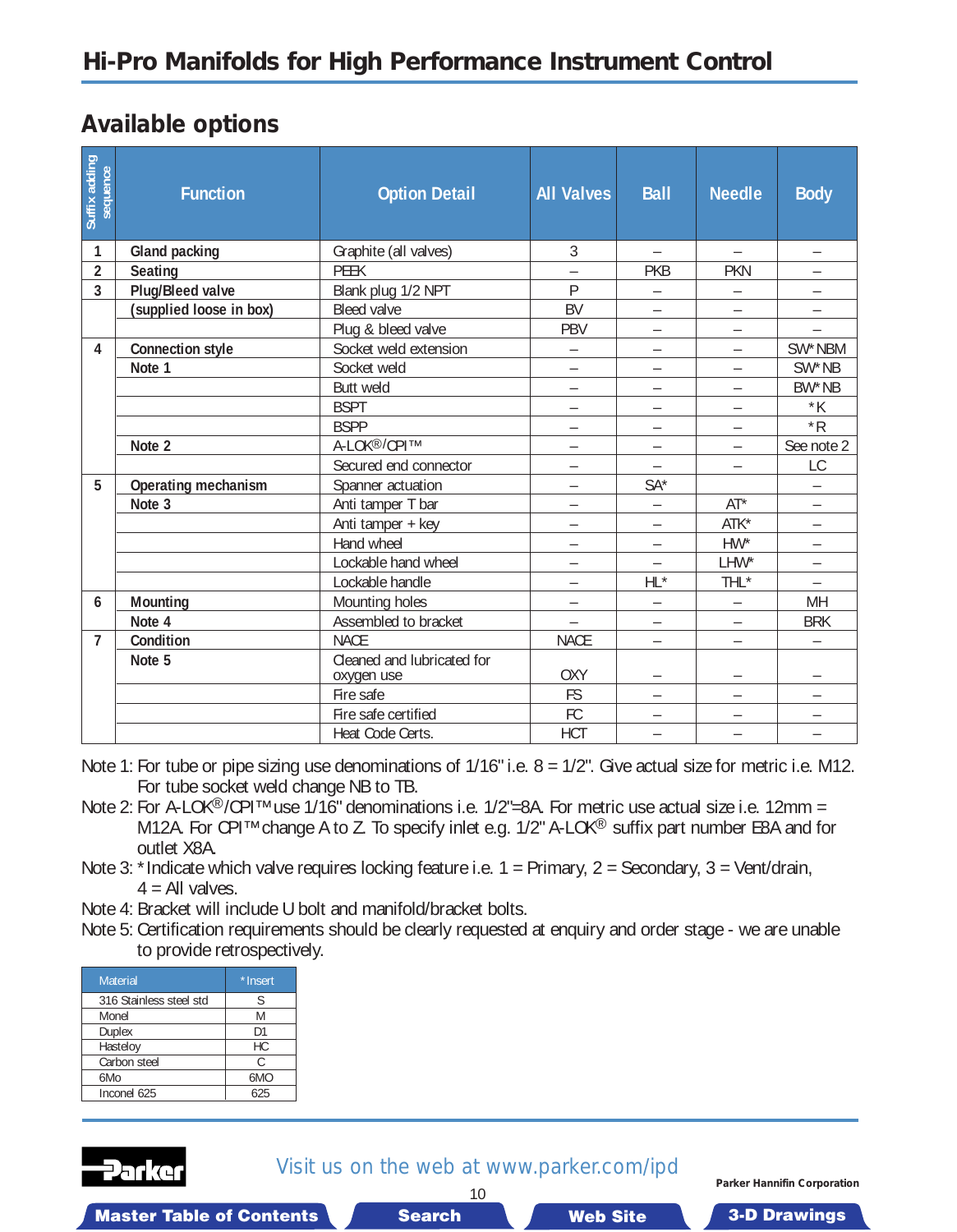

# *The widest range of precision Instrumentation products*





Visit us on the web at www.parker.com/ipd 11

**Parker Hannifin Corporation**

Master Table of Contents **3. Dearch Master Table of Contents 3-D Drawings 3-D Drawings** 3-D Drawings